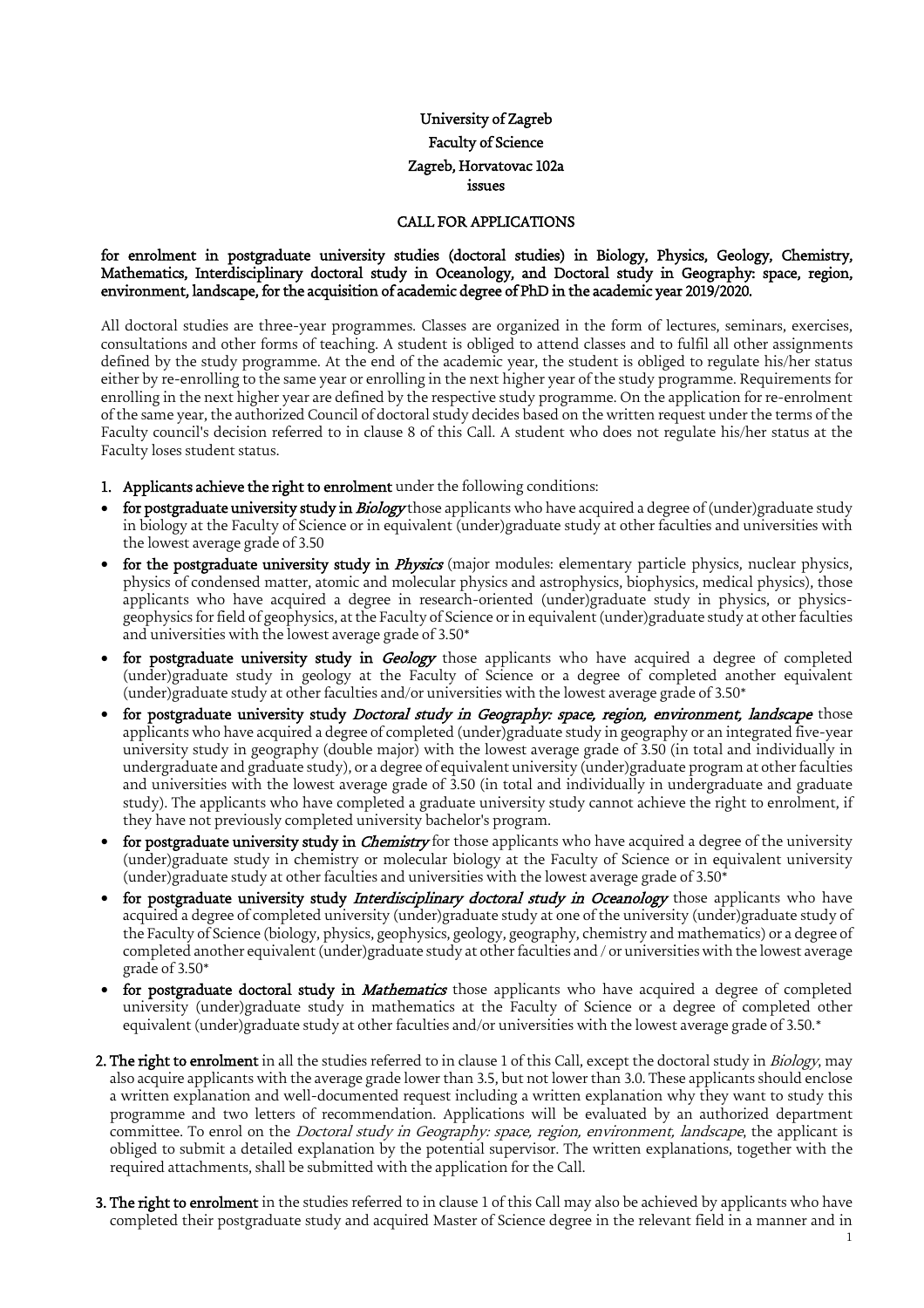accordance with a specific decision of the Council of the related Department.

- 4. The applicants with completed (under)graduate studies that do not entirely correspond with enrolment requirements for the doctoral study in accordance with clause 1 of the Call, may enrol in postgraduate study with the assignment of supplemental courses according to the curricula of the corresponding (under)graduate study of the Faculty of Science, thus achieving appropriate number of ECTS credits. ECTS credits achieved by taking different (under)graduate courses will not be included in the doctoral study system.
- 5. The costs of postgraduate study (tuition fees) are determined for each academic year separately and are as follows:

for postgraduate university study in Biology:

|                                                                                                            | 1. year HRK 20 000,00 |
|------------------------------------------------------------------------------------------------------------|-----------------------|
|                                                                                                            | 2. year HRK 15 000,00 |
|                                                                                                            | 3. year HRK 10 000,00 |
|                                                                                                            |                       |
| for postgraduate university study in <i>Physics</i> :                                                      |                       |
|                                                                                                            | 1. year HRK 8 000,00  |
|                                                                                                            | 2. year HRK 8 000,00  |
|                                                                                                            | 3. year HRK 8 000,00  |
|                                                                                                            |                       |
| for postgraduate university studies in Geology, Chemistry, Interdisciplinary doctoral study in Oceanology: |                       |
|                                                                                                            |                       |

 1. year HRK 12 000,00 2. year HRK 10 000,00 3. year HRK 8 000,00

for postgraduate university study *Doctoral study in geography: space, region, environment, landscape*:

| 1. year HRK 12 000,00 |
|-----------------------|
| 2. year HRK 7000,00   |
| 3. year HRK 5 000,00  |

for postgraduate university study *in Mathematics*:

1. year HRK 20 000,00 2. year HRK 20 000,00 3. year HRK 20 000,00

- 6. The costs of postgraduate study from the previous clause of this Call include the costs of administration and classes at the postgraduate university study, but not the cost of the doctoral thesis research.
- 7. Students are required to submit proof of tuition fee payment defined under clause 5 of this Call to the authorized Registrar's office for postgraduate studies when enrolling or validating the academic year, all in the manner and accordance with a special agreement on the regulation of rights and obligations between the student and the Faculty of Science. Without proof of payment, the student cannot enrol or validate a year of study.
- 8. A student may be exempt from payment of part or all of the costs of postgraduate study referred to in clause 5 of this Call in the manner and under the conditions determined by a special decision of the Faculty Council.

### 9. Together with the application for the Call using the form which can be found on the web site of the faculty (http://www.pmf.unizg.hr/) the applicant is required to enclose:

- CV
- degree cerificate (diploma) of (under)graduate study (certified transcript or certified photocopy)
- certified copy of the citizenship certificate or e-citizenship certificate (Croatian citizens) or a document from which citizenship is visible (foreign citizens)
- certified transcript of the grades with the calculated average (certificate of transcript of all grades acquired in undergraduate study and calculated average of the grades); if in the enclosed transcript of the evaluation the Croatian grading scale (1-5) is not used, it is necessary to indicate correspondence to the ECTS grading scale (A, B, C,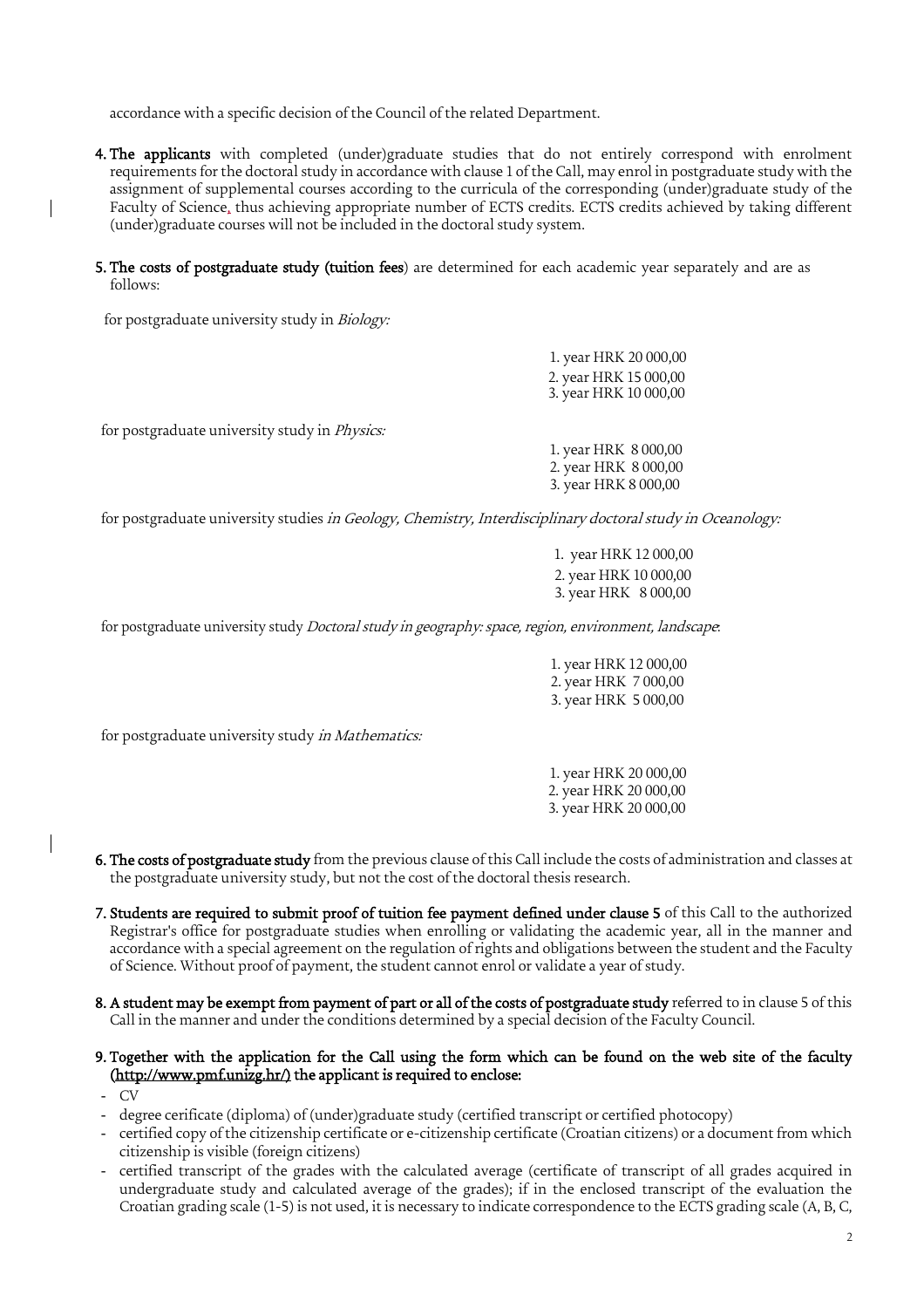D, E, F)

- decision on the recognition of foreign higher education qualifications (for applicants who have completed university studies abroad)
- certificate of knowledge of Croatian or English language (for foreign citizens)
- consent of the institution in which the doctoral thesis will be prepared (only for Biology, Geology, Chemistry and Interdisciplinary doctoral study in Oceanology studies, while for other studies no prior consent is required)
- if existing, evidence of prior scientific and expert work (offprints of scientific and expert works and conference reports)

Additional documents that should be submitted for doctoral studies in *Biology* and *Chemistry* are:

Letters of recommendations of the supervisor of the Master's (graduate) thesis and a potential supervisor of the doctoral thesis

a short proposal of a research that would be carried out within the framework of the doctoral thesis, signed by a potential supervisor

The additional document that shall be submitted for the *Doctoral study in Geography: space, region, environment,* landscape, doctoral study in Geology and Interdisciplinary doctoral study in Oceanology is the written letter of consent of a potential supervisor.

For doctoral study in *Physics*, priority will be given to the candidates who will enclose the recommendation of a potential supervisor of the doctoral thesis.

## 10. Applications for the Call, together with all attachments, will be evaluated by the authorized doctoral study Council.

The decisions on enrolment in postgraduate university doctoral studies are made by the Councils of the Faculty departments based of the opinions of the doctoral study Council, made after the interview with the applicants, after evaluating the success at the previous study, the motivation of the applicant for scientific work and the adequacy of the applicant's field of research with the doctoral study program.

Assessment of the applicants for the enrolment in the postgraduate university study, *Doctoral study in geography:* space, region, environment, landscape additionally includes the evaluation of:

- written elaboration of the proposal of the scientific-research topic (research) in the framework of the doctoral study - previous scientific and professional work, which is evaluated through certain criteria of different weights, of which at least one must be satisfied. Criteria include: published reviewed scientific paper, Rector's awards, published reviewed professional work, active participation in a scientific conference, active participation in a professional conference, participation in a scientific project, participation in a geographically relevant professional project.

Incomplete applications, due to the lack of required attachments, will not be considered.

## 11. Deadline for the submission of application is 7th October 2019. Applications should be submitted as follows:

- for doctoral study in Biology in the Registrar's office for postgraduate studies of the Faculty of Science at Rooseveltov trg 6 or by ground mail to the address: Department of Biology of the Faculty of Science, the Registrar's office for postgraduate studies, Rooseveltov trg 6, 10000 Zagreb;
- for doctoral studies in Geology and Interdisciplinary doctoral study in Oceanology in the Registrar's office for postgraduate studies at the Faculty of Science at Horvatovac 102a or by post to the following address: Department of Geology of the Faculty of Science, the Registrar's office for postgraduate studies, Horvatovac 102a, 10000 Zagreb
- for Doctoral study in Geography: space, region, environment, landscape in the Registrar's office for postgraduate studies at the Faculty of Science at Marulićev trg 19 or by post to the address: Department of Geography of the Faculty of Science, the Registrar's office for postgraduate studies, Marulićev trg 19, 10000 Zagreb
- for doctoral study in *Chemistry* in the Registrar's office for postgraduate studies at the Faculty of Science at Horvatovac 102a or by post to the address: Department of Chemistry of the Faculty of Science, the Registrar's office for postgraduate studies, Horvatovac 102a, 10000 Zagreb;
- for doctoral study in *Physics* in the Registrar's office for postgraduate studies of the Faculty of Sciences at Bijenička cesta 32 or by post to the address: Department of Physics of the Faculty of Science, the Registrar's office for postgraduate studies, Bijenička cesta 32, 10000 Zagreb;
- for doctoral study in *Mathematics* in the Registrar's office for postgraduate studies of the Faculty of Science, Bijenička cesta 30 or by post to the address: Department of Mathematics of the Faculty of Science, the Registrar's office for postgraduate studies, Bijenička cesta 30, 10000 Zagreb.

12. The results will be published on the web site of the Faculty of Science, or web sites of the Faculty departments, using the identification marks to be given to the applicants when submitting the application for the Call. The published results will be removed from the web pages of the Faculty and the departments upon the end of the